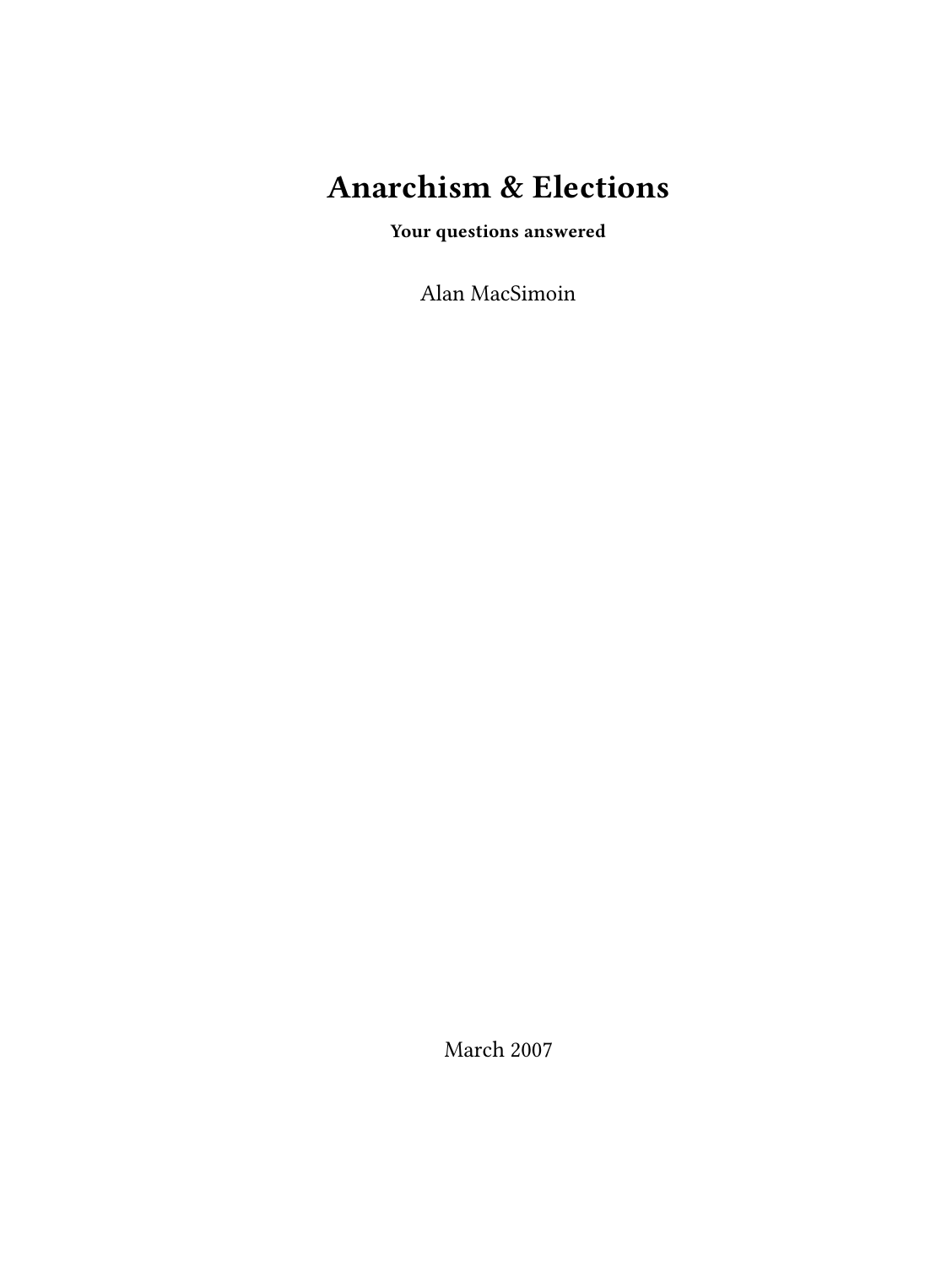# **Contents**

|                                                                                   | 3              |
|-----------------------------------------------------------------------------------|----------------|
| But you won't stand candidates for the Dail, Stormont or Westminster, you         |                |
|                                                                                   | 3              |
| So why do you call on people to vote in referendums such as the referendum        |                |
| on citizenship in 2003, the one you called the "racist referendum", or ref-       |                |
|                                                                                   | 3              |
| Even if you don't agree with the current system, you could use elections as a     |                |
|                                                                                   | $\overline{4}$ |
| But wouldn't it help to build a mass movement if we had people in parliament?     | $\overline{4}$ |
|                                                                                   | 4              |
| But it doesn't have to be like that, you can't deny that the vote for Joe Higgins |                |
| in Dublin West helped to beat the water charges?                                  | 5              |
| Does this mean anarchists are just negative, that we should put all our energy    |                |
|                                                                                   | 6              |
| If more people abstained it would just lead to the right winning elections, more  |                |
|                                                                                   | 6              |
| But, even if the present set-up isn't perfect, surely you are in favour of demo-  |                |
|                                                                                   | 7              |
|                                                                                   | $\overline{7}$ |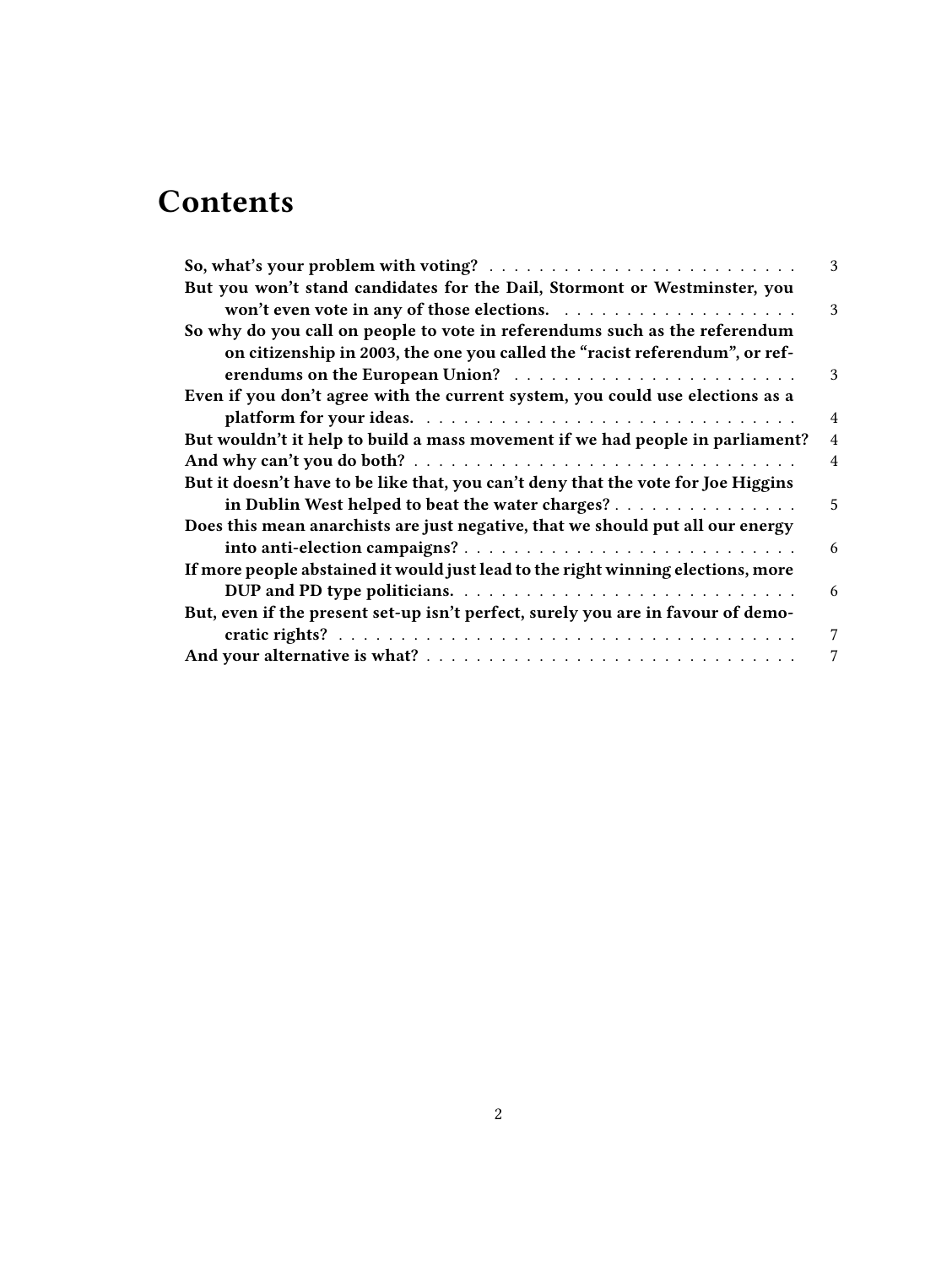The Workers Solidarity Movement, along with anarchist organisations throughout the world, refuses to take part in parliamentary elections. Is it not downright weird, or even hypocritical, when anarchists claim to want more democracy than anyone else? Is this a rejection of democracy? Alan MacSimoin tries to answer some of the questions that arise again and again.

#### <span id="page-2-0"></span>**So, what's your problem with voting?**

What problem? We've no problem with voting. How do you think we make decisions? We discuss proposals and then register how many are in favour and how many against; or, in plain English, we vote. We do this all the time in our own anarchist organisations, in our unions, in our community groups.

## <span id="page-2-1"></span>**But you won't stand candidates for the Dail, Stormont or Westminster, you won't even vote in any of those elections.**

We anarchists want a society where the division of people into bosses and workers, rulers and ruled, is ended. So, we have no interest in choosing who will be our rulers. It's pretty ABC, you might as well ask a teetotaller if she wants a pint of Guinness or one of Beamish.

This electoral process involves the mass of working people relying on a few representatives to enter parliament and do battle on their behalf. Our sole involvement is one of voting every few years and perhaps canvassing and supporting the party through donations or whatever.

Anarchists do not believe any real socialist / anarchist society can come about through the good actions of a few individuals. If a few can grant us freedom then a few can also take our freedom away.

Anarchism is about real participative democracy — based on delegation rather than representation with delegates being elected only to implement specific decisions. Delegates would not have the right to go against the mandate of those who elected them. Delegates would enjoy no special rights or privileges and, unlike TDs or MPs, would be subject to instant recall and dismissal if they disobey their mandate. This idea is obviously the complete opposite to the parliamentary idea. We do not seek a few leaders, good, bad or indifferent to sort out the mess that is capitalism. Indeed we argue constantly against any ideas that make it seem such elites are necessary.

# <span id="page-2-2"></span>**So why do you call on people to vote in referendums such as the referendum on citizenship in 2003, the one you called the "racist referendum", or referendums on the European Union?**

There is a big difference between voting in order to make a decision and voting for someone to whom we will hand over decision-making. That's why we threw ourselves into the referenda on children's, divorce and abortion rights. We went out knocking on doors, putting up posters, organising public meetings, speaking on TV and radio, and leafleting our neighbourhoods. Referenda are closer to anarchist ideas of direct democracy and are, while flawed, far better than electing a politician to office once every few years.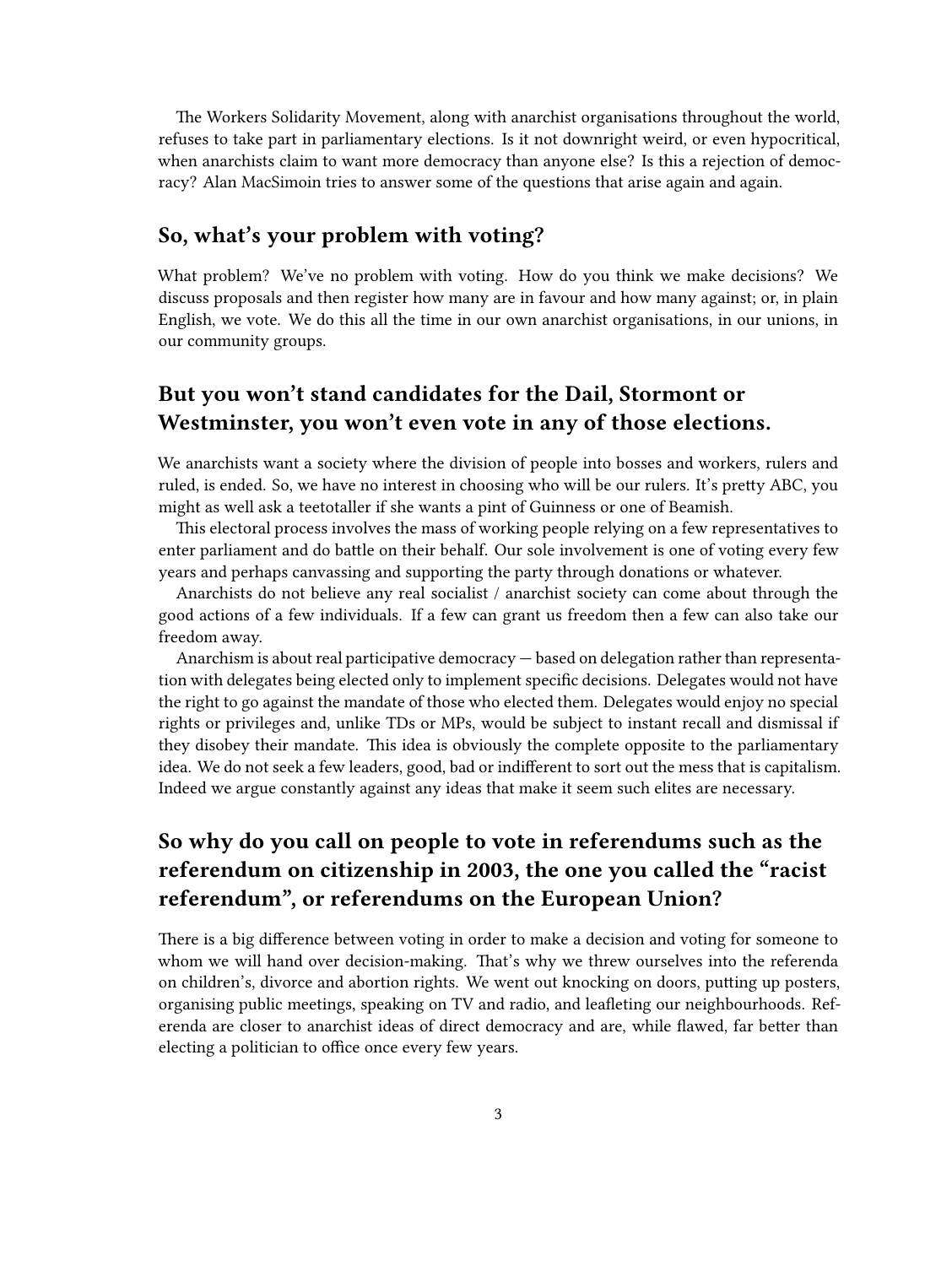# <span id="page-3-0"></span>**Even if you don't agree with the current system, you could use elections as a platform for your ideas.**

Yes, it could certainly be argued that we could. BUT it would come at a price – and a very costly price. We would certainly get a few minutes every now and again to say our piece, we might even get the very occasional favourable mention in the newspapers. But the cost of this would be to re-inforce the clientilism and passivity which is an inherent part of the electoral system. Elections are about leaving the vast majority of people in the role of passive observer of political life rather than active participant. Anarchists want to see working class people take an active role in bringing about change in society. Participation in electoral politics has the opposite effect. The cost is too high a price to pay.

# <span id="page-3-1"></span>**But wouldn't it help to build a mass movement if we had people in parliament?**

Talk about putting the cart before the horse. What mass movement has ever been built by having TDs or MPs? To get socialists elected implies that there are already a lot of voters who understand and agree with socialism, otherwise why would they vote for a socialist candidate?

Even on a local scale, look at the election of anti-hospital closure TDs like Paudge Connolly in Monaghan. He was elected because the run down of the health service was already a burning issue and thousands had taken to streets. His election was a result, not the cause. And it didn't stop the rundown of Monaghan hospital.

The downside of his election is that it reinforced the idea that engaging in 'real politics' is the way to get things done. And our rulers just love that, it moves us back to passivity and dependence. We can support our 'representative' as opposed to putting on real pressure by means of direct action like strikes and blockades.

#### <span id="page-3-2"></span>**And why can't you do both?**

For starters, electioneering almost always results in the party using it gradually becoming more moderate. In order to gain votes, the party must appear "realistic" and "practical" and that means working within the system. If you use language like 'socialism', 'class struggle' and 'revolution', it is said you will frighten off potential voters.

It's a lot easier to leave any mention of it out of your election leaflets rather than having to explain that it simply means a complete change, and not some gang of demented maniacs marching through streets awash with blood. And that's just one example. You end up trying not to offend your potential electorate, rather than trying to convince them of your radically different ideas.

History is littered with examples of parties which started off from the position of combining parliamentary and extra-parliamentary politics but which became part of the system. From Marxian Social Democracy at the turn of the  $19<sup>th</sup>/20<sup>th</sup>$  century right through to the German Green Party in the early years of this decade, we have seen example after example of radical parties starting off from the position of declaring the need for direct action and extra-parliamentary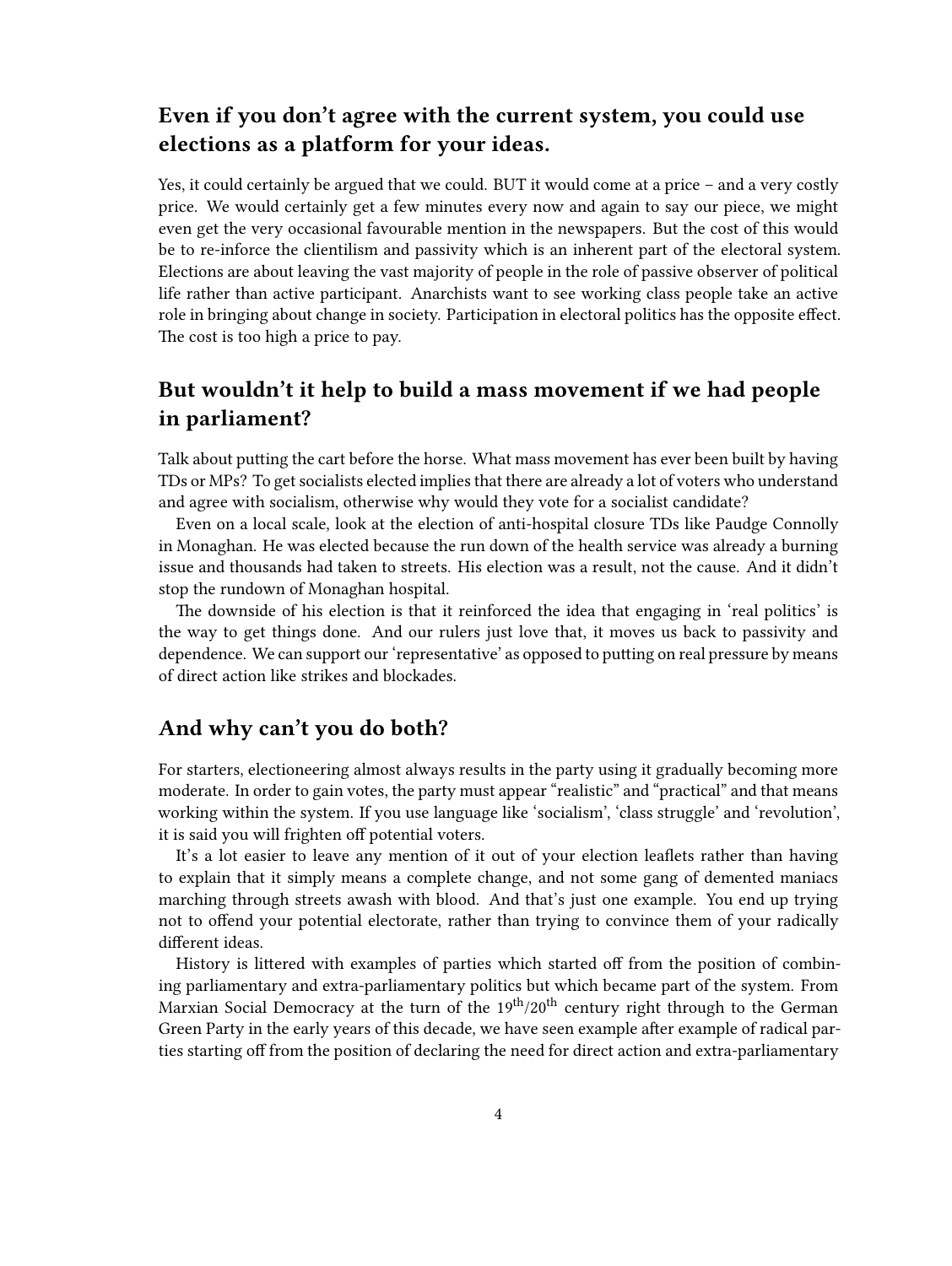action. Indeed they often refer to their electoral involvement as the least important part of their strategy. In every single example, however, the parties involved have ended up considering the gathering of votes as more important than the message. The revolutionary slogans and policies eventually get watered down in order not to offend potential voters, the elected 'representative' loses touch with the real world.

And even if a political party or organisation approaches elections from a purely cynical point of view – i.e. with no illusions in the system, with no real interest in getting elected but wanting to use the tactic of standing in elections to provide them with a soapbox – and even if that political organisation manages to avoid the watering-down of its message, there is still a fundamental problem. What message is being given to the electorate – is it 'Get involved, fight back, make a difference' or is it 'Get involved and support us to make a difference'? As I've said already, it's impossible to be involved in the electoral process without re-inforcing passivity and clientilism.

The campaign against the bin tax in Dublin is a prime example of a campaign which became subservient to the electoral ambitions of various political parties. In several areas the development of the campaign was stunted by the fact that certain individuals who were going to be standing in the election wanted to be the principal spokesperson and organiser – 'leader' if you like — of the campaign in that area. So trying to combine campaigning and electoralism will inevitably lead to the campaigning becoming subservient to the electioneering.

## <span id="page-4-0"></span>**But it doesn't have to be like that, you can't deny that the vote for Joe Higgins in Dublin West helped to beat the water charges?**

Well, I can. It was mass non-payment that defeated the water charges. His own Socialist Party agrees with us on that. Getting a few individuals elected is not what scares governments. If it were, the election of anti-health cuts TDs like Jerry Cowley and Paudge Connolly would have seen hospital wards reopened and waiting lists slashed. It hasn't, draw your own conclusion.

While we are talking about Joe, I want to say that he is held in high regard by many anarchists as an honest and selfless socialist. And I say this even though Joe's existence makes it a bit harder for anarchists — it's easy to point at him and say "if only we could have a government of people like Joe wouldn't it be so much better?" And it sure would! But there's a problem. For every Joe there's a Tommy Sheridan… or a Pat Rabbitte… or someone else who thinks he or she is bigger or more important than their mandate.

And even if the power and wealth doesn't go to their heads, people may change their politics. Once elected, politicians are free to do as they please until the next election. There is no mechanism for enforcing the mandate or withdrawing support if the elected person does not hold to his/her mandate. We have to hand over our decision making to someone we have no effective control over. Society remains divided into order-givers and order-takers.

It could of course also be argued that the political system will always tolerate one or two Joe Higginses. In fact his existence as a TD serves quite a useful purpose – the establishment can point at Joe as an example which proves that their democracy works. 'After all it can accommodate views right across the political spectrum from Michael McDowell to Joe Higgins' might be their mantra. But have you ever thought about how the establishment might react if there were a dozen TDs like Joe Higgins? Or if there was any danger of a government being elected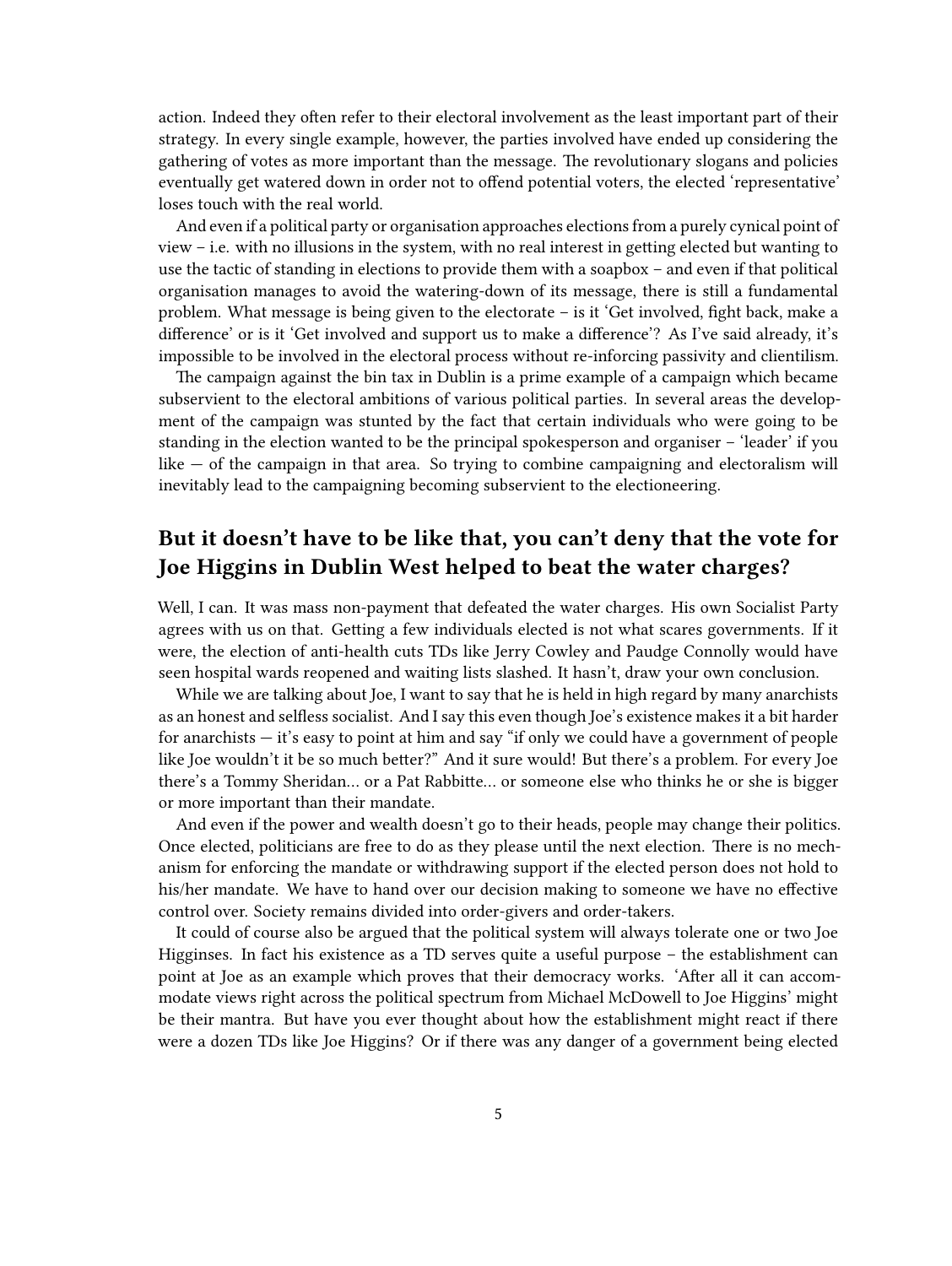on a radical socialist platform? How would international capital react? How long do you think it would take multinational capital to effectively shut down the Irish economy?

As Emma Goldman pointed out, "if the anarchists were strong enough to swing the elections to the Left, they must also have been strong enough to rally the workers to a general strike." If we're to bring about change, if we're to take on the might of international capital we can only do so in the context of politicisation and direct involvement of the mass of working class people. It can never happen as long as the mass of people remain passive observers or supporters.

## <span id="page-5-0"></span>**Does this mean anarchists are just negative, that we should put all our energy into anti-election campaigns?**

We don't see this as an important activity at all. Our aim is not to have elections where only 10% vote, that would be meaningless in itself. In the U.S.A. only about 30% vote in most elections and it is possible that up to 50% of the population is not even registered to vote. Only someone whose brain is missing, however, would claim this meant the U.S. was more anarchist than Ireland. Not voting may just be a sign of despair ("what's the point"). We want working people actively organising and struggling for the alternative.

What we will do is use the opportunity of a time when people are talking a little more about politics to challenge the notion that important decisions can only be made by a very few, whether they be elected politicians or unelected business tycoons; and put across our anarchist ideas.

The amount of our energy that anarchists put in to specific anti-election campaigns is tiny compared to the amount of time we spend campaigning. Since the last election in the 26-Counties, anarchists in the WSM, as well as producing 24 issues of our newspaper Workers Solidarity (distributing 6,000 copies of each issue) and 7 issues of this magazine, have been involved in huge numbers of campaigns – Shell to Sea, Justice for Terence Wheelock, anti-racism, anti bin tax, workers' rights, trade union work….. If you look back through issues of our paper or look at our website (www.wsm.ie) you'll get something of a flavour. So far from spending huge amounts of energy on anti-election campaigns, the vast majority of our work is aimed at encouraging the involvement of working class people in fighting for their rights, in real political interaction in other words.l

## <span id="page-5-1"></span>**If more people abstained it would just lead to the right winning elections, more DUP and PD type politicians.**

Possibly. However anarchists don't just say "don't vote", we say "organise" as well. Apathy is something we have no interest in encouraging.

If a sizeable number of working class people refused to participate in the electoral charade but became actively involved in their trade unions, in community groups and in campaigns actively fighting for change, whichever party was in office would have to rule over a country in which a sizeable minority had rejected government as such. This would mean that the politicians would be subjected to real pressures from people who believed in their own power and acted accordingly. So anarchists call on people not to vote for governments and, instead, organise themselves and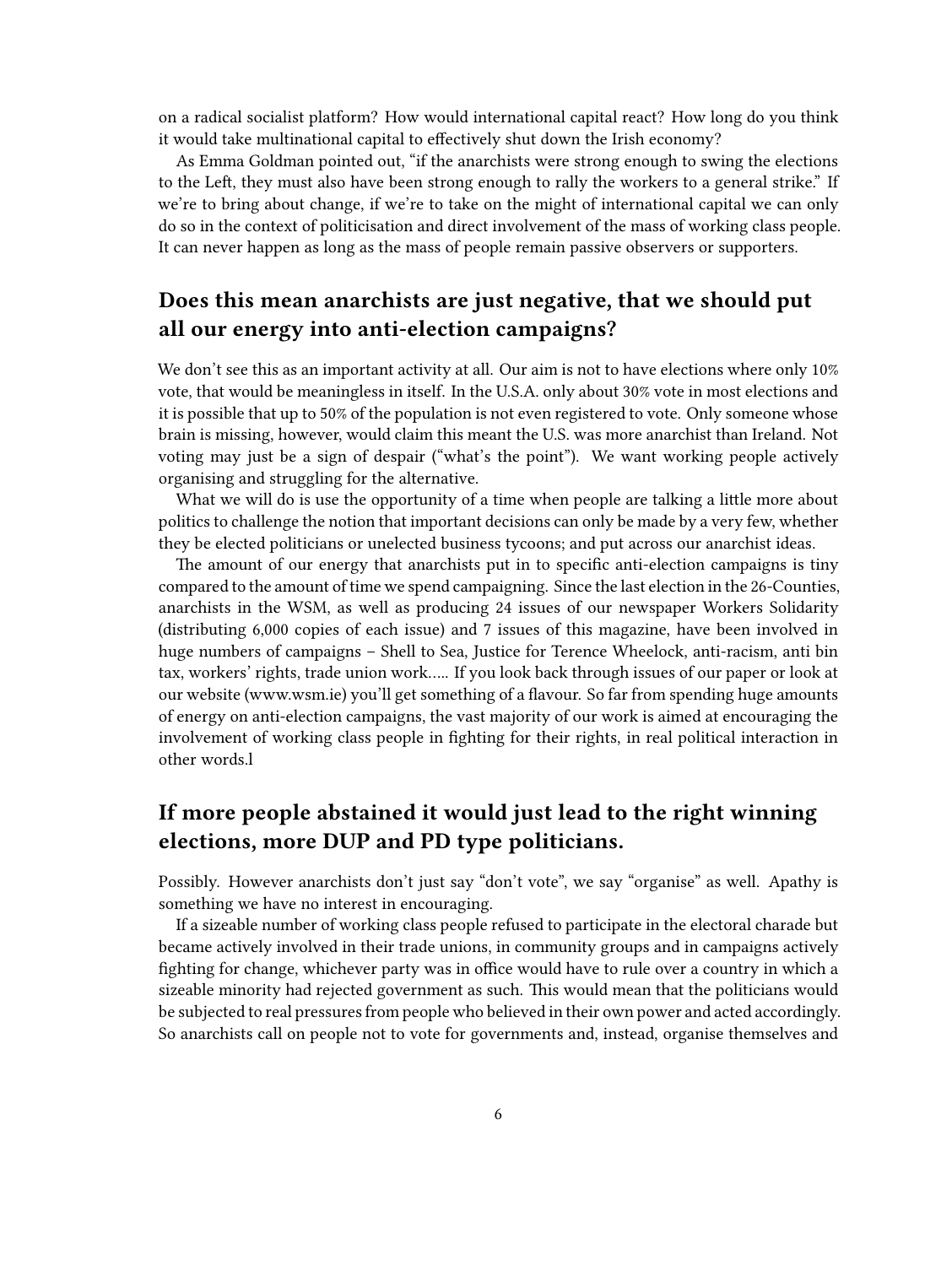be conscious of their own collective power. This can curb the power of government in a way that millions of crosses on bits of paper never will.

## <span id="page-6-0"></span>**But, even if the present set-up isn't perfect, surely you are in favour of democratic rights?**

The right to the vote is just one element in the hard won struggles of workers (and suffragettes!) over the last couple of hundred years. Democratic rights — in short the ability to organise and promote alternative ideas — were an important gain and one that is well worth defending.

Obviously it is preferable to live in a parliamentary democracy rather than a dictatorship. We don't see any significant immigration into North Korea, Iran or Belarus, but many people are prepared to risk a lot in the hope of getting into Canada, the Netherlands or Ireland. It's not just about the prospect of having a better standard of living, it's also about having more liberty.

Even the most flawed democracies are forced to make concessions that dictatorships do not, such as a certain amount of free speech, less censorship, rights for women and gays, a degree of independence for trade unions, letting people come together in organisations to seek changes in the way society is run, and so on.

However we are not naive and we do realise that none of these are absolutes. What we call 'rights' can be taken away as well as conceded. The level of freedom we enjoy is set by how much the bosses need to give in order to keep the majority content, plus the amount that is forced from them through struggle. None of the rights we now enjoy were simply handed down as gifts by our rulers, they all had to be struggled for.

In democratic societies life is better and it easier to engage in such struggles. That's why we are all in favour of defending the 'democratic rights' we now have. As Mikhail Bakunin put it "the most imperfect republic is a thousand times better that even the most enlightened monarchy."

#### <span id="page-6-1"></span>**And your alternative is what?**

By using direct action we can force politicians to respect the wishes of the people. For example, if a government or boss tries to limit free speech, then anarchists would try to encourage a free speech fight to break the laws in question until such time as they were revoked. In the case of environmental destruction, anarchists would support and encourage attempts at halting the damage by mass trespassing on sites, blocking the routes of developments, organising strikes and so on. If a boss refuses to introduce a shorter working day, then workers should join a union and go on strike or stop working after 7 hours.

Similarly, strikes combined with social protest would be an effective means of stopping authoritarian laws being passed. For example anti-union laws would be best fought by strike action and community boycotts. The example of the water charges in the 26 counties in the late 1990s shows the power of such direct action. The government could happily handle hours of speeches by opposition politicians but they could not ignore social protest.

As Noam Chomsky argues, "within the constraints of existing state institutions, policies will be determined by people representing centres of concentrated power in the private economy, people who, in their institutional roles, will not be swayed by moral appeals but by the costs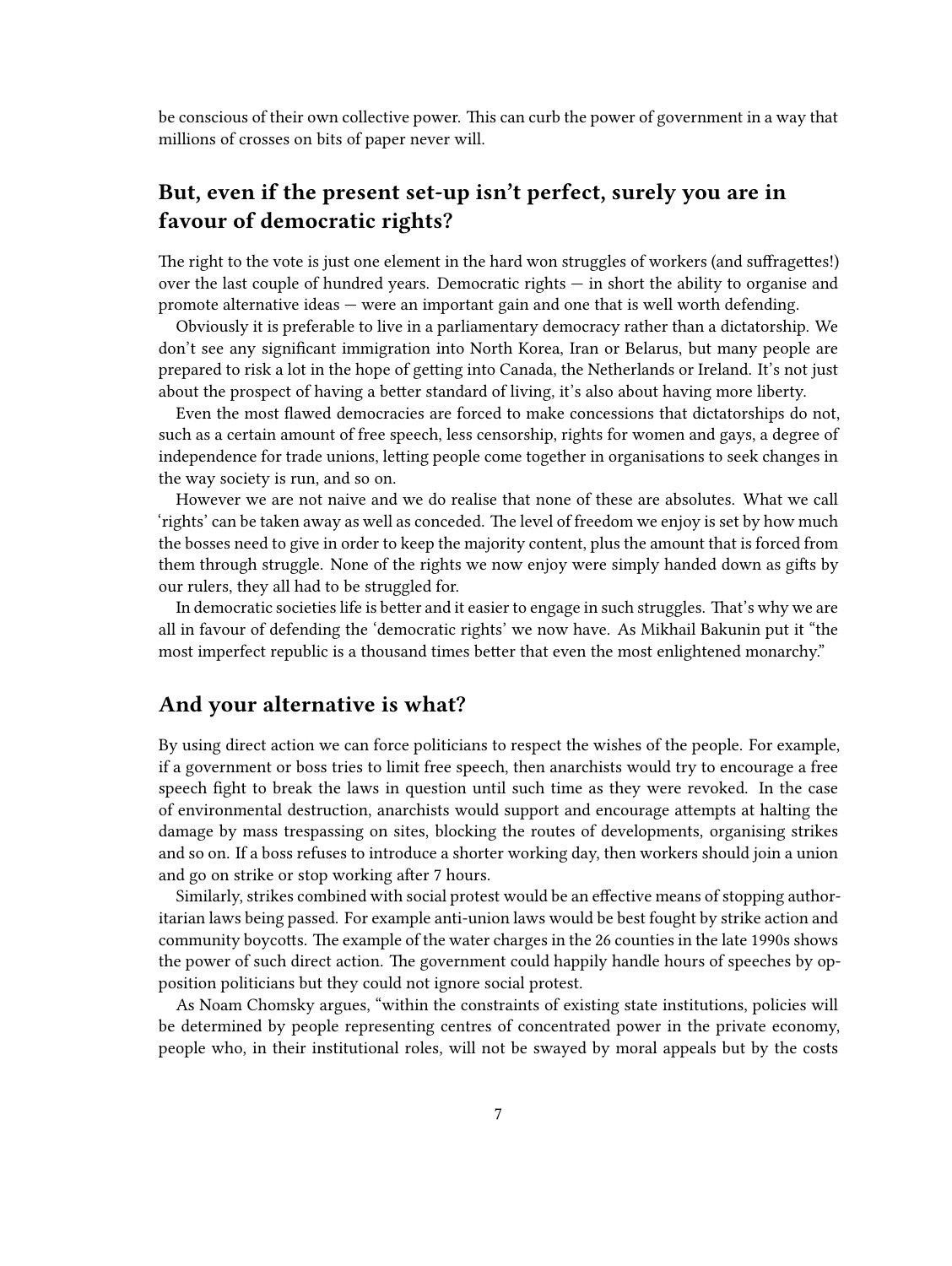consequent upon the decisions they make — not because they are 'bad people,' but because that is what the institutional roles demands."

He continues by arguing that "those who own and manage the society want a disciplined, apathetic and submissive public that will not challenge their privilege and the orderly world in which it thrives. The ordinary citizen need not grant them this gift. Enhancing the Crisis of Democracy by organisation and political engagement is itself a threat to power, a reason to undertake it quite apart from its crucial importance in itself as an essential step towards social change."

So, far from doing nothing, by not voting the anarchist actively encourages alternatives. As the British anarchist John Turner, General Secretary of the United Shop Assistants Union back in the 1890s argued, anarchists "have a line to work upon, to teach the people self-reliance, to urge them to take part in non-political [i.e. non-electoral] movements directly started by themselves for themselves … as soon as people learn to rely upon themselves they will act for themselves …

We teach the people to place their faith in themselves, we go on the lines of self-help. We teach them to form their own committees of management, to repudiate their masters, to despise the laws of the country…" In this way we encourage self-activity, self-organisation and self-help — the opposite of apathy and doing nothing.